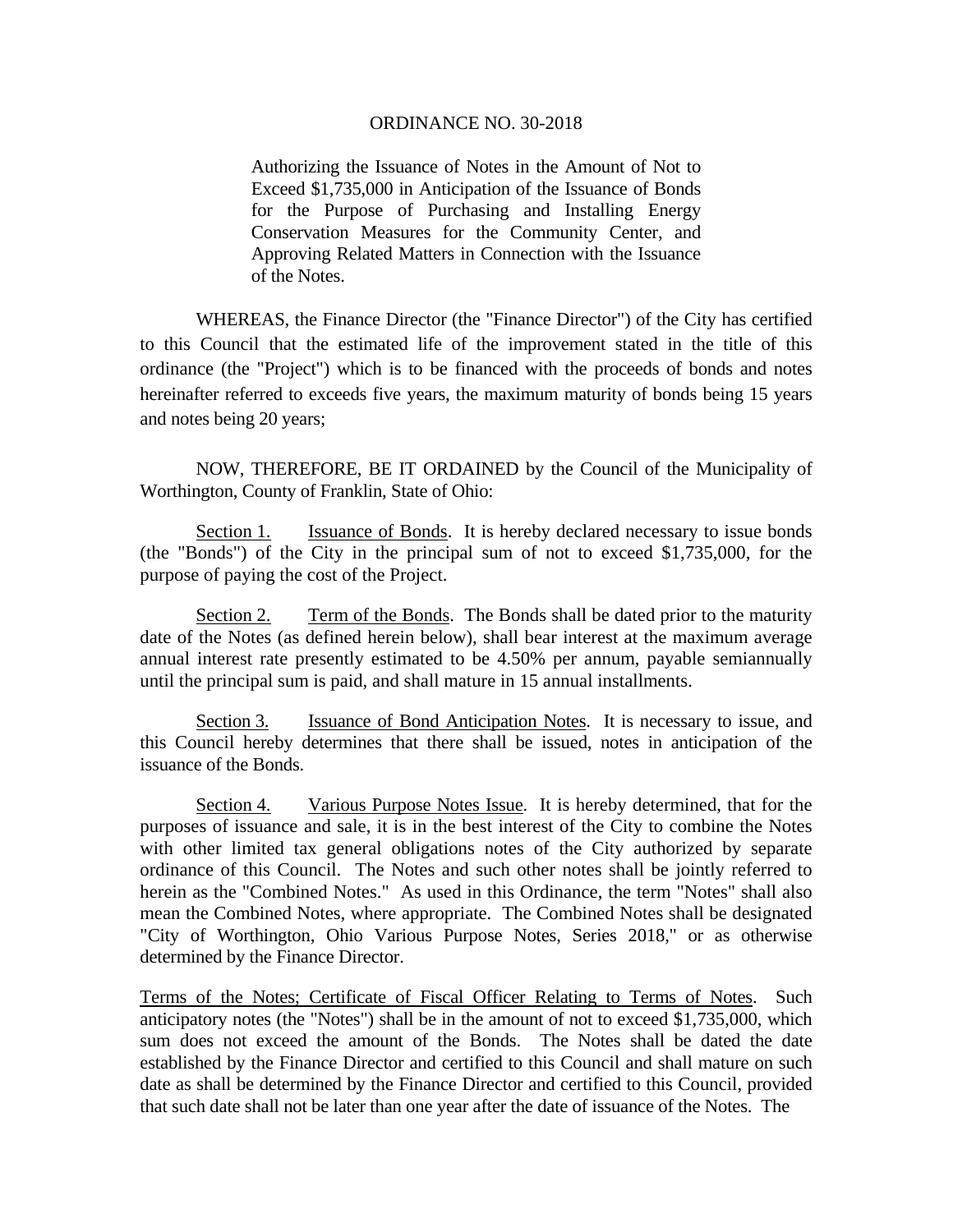Notes shall be issued as fully registered notes in such denominations as shall be determined by the Finance Director. Coupons shall not be attached to the Notes. The Notes shall be sold in a transaction exempt from the requirements of Rule 15c2-12 of the United States Securities and Exchange Commission.

 The Finance Director is hereby authorized and directed to execute a Certificate of Fiscal Officer Relating to Terms of Notes (the "Certificate of Fiscal Officer") setting forth and determining such terms and other matters pertaining to the Notes, their issuance, sale or delivery, including without limitation the aggregate principal amount of the Notes to be issued, the dated date of the Notes, the maturity date of the Notes, the purchase price of the Notes, the specified interest rate of the Notes, authorized denominations of the Notes, the Original Purchaser of the Notes (as defined herein), and shall include such additional information as is required by and consistent with the terms of this ordinance.

Section 5. General Obligation Pledge. The Notes shall be the full general obligation of the City, and the full faith, credit and revenue of the City are hereby pledged for the prompt payment of the same. The par value to be received from the sale of the Bonds and any excess funds resulting from the issuance of the Notes shall, to the extent necessary, be used only for the retirement of the Notes at maturity and are hereby pledged for such purpose.

Section 6. Debt Service Levy. There shall be and is hereby levied annually on all the taxable property in the City, in addition to all other taxes and inside the City's charter millage limitation, a direct tax (the "Debt Service Levy") for each year during which any of the Notes are outstanding, in an amount not less than that which would have been levied if the Bonds had been issued without the prior issuance of the Notes, for the purpose of providing, and in an amount which is sufficient to provide, funds to pay interest upon the Notes as and when the same falls due and to provide a fund for the repayment of the principal of the Notes at maturity or upon redemption. The Debt Service Levy shall not be less than the interest and sinking fund tax required by Article XII, Section 11 of the Ohio Constitution.

The Debt Service Levy shall be and is hereby ordered computed, certified, levied and extended upon the tax duplicate and collected by the same officers, in the same manner, and at the same time that taxes for general purposes for each of such years are certified, extended and collected. The Debt Service Levy shall be placed before and in preference to all other items and for the full amount thereof. The funds derived from the Debt Service Levy shall be placed in a separate and distinct fund, which shall be irrevocably pledged for the payments of the premium, if any, and interest on and principal of the Notes and Bonds when and as the same falls due. Notwithstanding the foregoing, if the City determines that funds will be available from other sources for the payment of the Notes and Bonds in any year, the amount of the Debt Service Levy for such year shall be reduced by the amount of funds which will be so available, and the City shall appropriate such funds to the payment of the Notes and Bonds in accordance with law.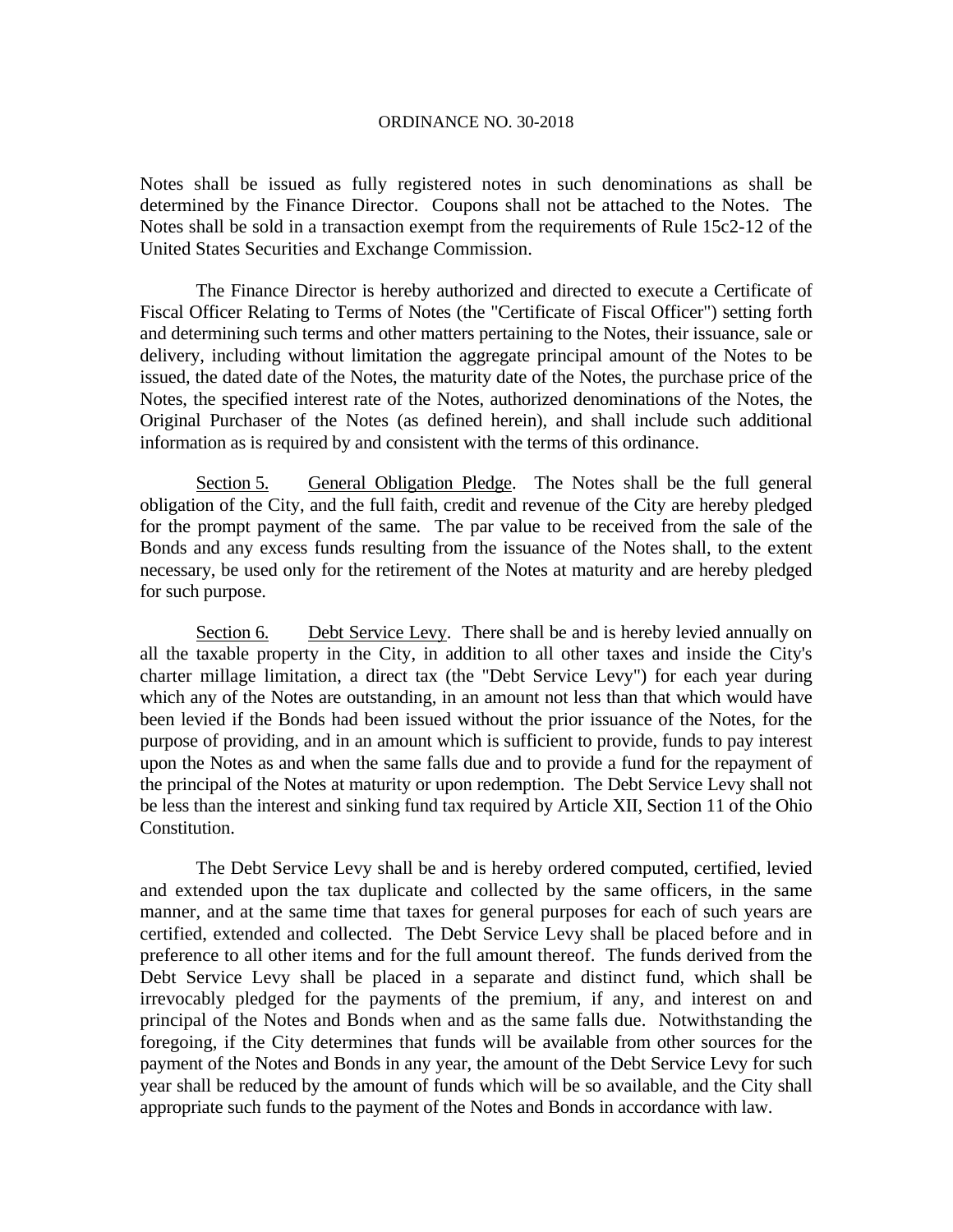Section 7. Sale of Notes. The Notes shall bear interest, based on a 360-day year of twelve 30-day months, payable at maturity, at such rate per annum as shall be determined by the Finance Director and certified to this Council, provided that such rate shall not exceed 4.50% per annum. The Finance Director is authorized and directed to cause the Notes to be sold on a competitive or negotiated basis. In the event that the Notes are sold on a competitive basis, a notice of sale (or similar document) shall be published or released in the form and manner as shall be approved by the Finance Director. In accordance with the terms of such document, the Notes may be awarded and sold to such purchaser or purchasers as shall offer, in the opinion of the Finance Director, the best rate of interest on the Notes, as the Finance Director shall designate in the Certificate of Fiscal Officer.

In the event that the Notes are sold on a negotiated basis, the Notes shall be sold to such purchaser or purchasers as the Finance Director shall designate in the Certificate of Fiscal Officer.

The Finance Director is authorized and directed to execute on behalf of the City a note purchase agreement, term sheet or similar document with the purchaser or purchasers of the Notes (the "Original Purchaser") setting forth the conditions under which the Notes are to be sold and delivered, which documents shall be in such form and shall contain such terms, covenants and conditions not inconsistent with the terms of this Ordinance and permitted by applicable law as shall be approved by the Finance Director.

The Finance Director is hereby authorized and directed to deliver the Notes, when executed, to the Original Purchaser upon payment of the purchase price and accrued interest, if any, to the date of delivery. The proceeds of such sale, except any accrued interest or premium thereon, shall be deposited in the Treasury of the City and used for the purpose aforesaid and for no other purpose. The accrued interest received from such sale shall be transferred to the City's Bond Retirement Fund to be applied to the payment of the principal of and interest on the Notes, or other obligations of the City, as permitted by law. Any premium received from the sale of the Notes may be used to pay the financing costs of the Notes within the meaning of Ohio Revised Code Section 133.01(K) or be deposited into the City's Bond Retirement Fund, in the manner provided by law.

Form and Execution of Notes; Payment of Notes. The Notes shall be executed by the Finance Director and the City Manager, provided that any and all of such signatures may be a facsimile, and shall be payable as to both principal and interest at the office of Note Registrar (as defined hereinbelow). The Notes shall express upon their faces the purpose for which they are issued and that they are issued pursuant to this ordinance.

 The principal of and interest on the Notes shall be payable in lawful money of the United States of America without deduction for the services of the Note Registrar. The principal of and interest on the Notes shall be payable upon presentation and surrender of the Notes at their maturity at the office of the Note Registrar. No Note shall be valid or become obligatory for any purpose or shall be entitled to any security or benefit under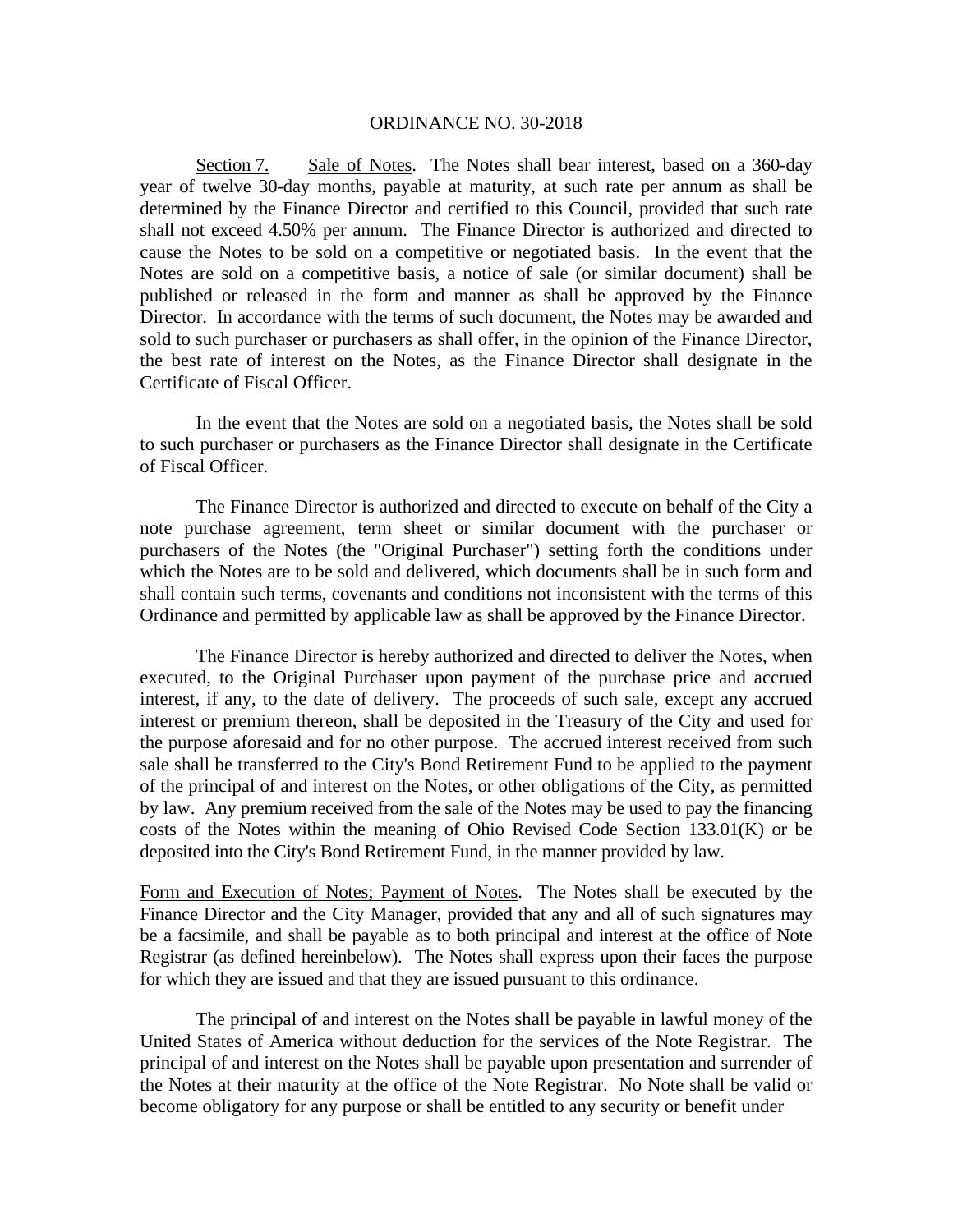this ordinance unless and until a certificate of authentication, as printed on the Note, is signed by the Note Registrar as authenticating agent. Authentication by the Note Registrar shall be conclusive evidence that the Note so authenticated has been duly issued and delivered under this ordinance and is entitled to the security and benefit of this ordinance. The certificate of authentication may be signed by any officer or officers of the Note Registrar or by such other person acting as an agent of the Note Registrar as shall be approved by the Finance Director on behalf of the City. It shall not be necessary that the same authorized person sign the certificate of authentication on all of the Notes.

Section 8. Appointment of Note Registrar. The Finance Director is hereby authorized and directed to serve as authenticating agent, note registrar, transfer agent, and paying agent for the Notes (the "Note Registrar"), or to execute on behalf of the City a Note Registrar Agreement with such bank or other appropriate financial institution as shall be acceptable to the Finance Director and the Original Purchaser, pursuant to which such bank or financial institution shall agree to serve as the Note Registrar for the Notes. If at any time the Note Registrar shall be unable or unwilling to serve as such, or the Finance Director in such officer's discretion shall determine that it would be in the best interest of the City for such functions to be performed by another party, the Finance Director may, and is hereby authorized and directed to, enter into an agreement with a national banking association or other appropriate institution experienced in providing such services, to perform the services required of the Note Registrar hereunder. Each such successor Note Registrar shall promptly advise all noteholders of the change in identity and new address of the Note Registrar. So long as any of the Notes remain outstanding, the City shall cause to be maintained and kept by the Note Registrar, at the office of the Note Registrar, all books and records necessary for the registration, exchange and transfer of Notes as provided in this section (the "Note Register"). Subject to the provisions of this ordinance, the person in whose name any Note shall be registered on the Note Register shall be regarded as the absolute owner thereof for all purposes. Payment of or on account of the principal of and interest on any Note shall be made only to or upon the order of that person. Neither the City nor the Note Registrar shall be affected by any notice to the contrary, but the registration may be changed as herein provided. All payments shall be valid and effectual to satisfy and discharge the liability upon the Notes, including the interest thereon, to the extent of the amount or amounts so paid.

Any Notes, upon presentation and surrender at the office of the Note Registrar, together with a request for exchange signed by the registered owner or by a person authorized by the owner to do so by a power of attorney in a form satisfactory to the Note Registrar, may be exchanged for Notes of the same form and of any authorized denomination or denominations equal in the aggregate to the unmatured principal amount of the Notes surrendered, and bearing interest at the same rate and maturing on the same date.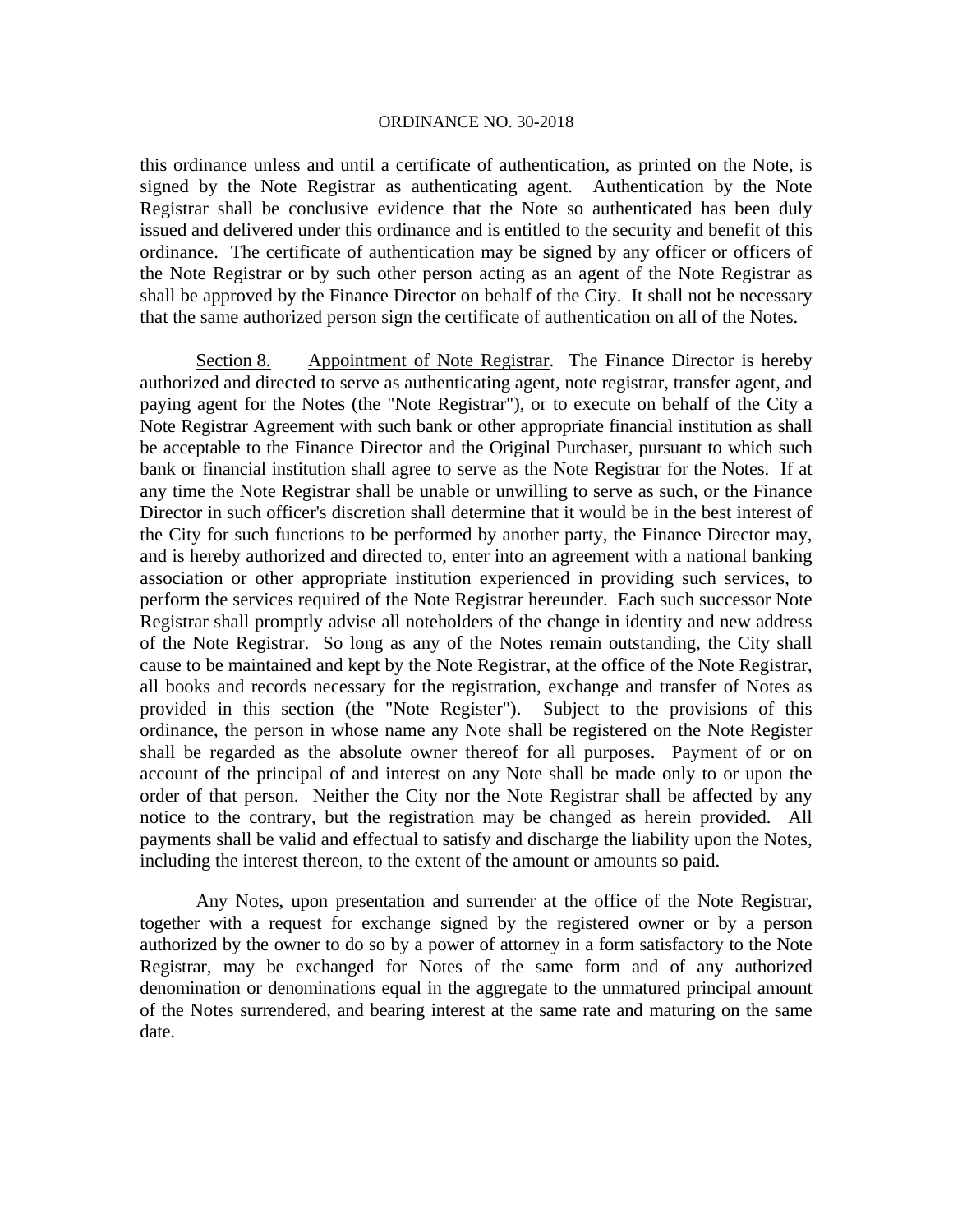A Note may be transferred only on the Note Register upon presentation and surrender thereof at the office of the Note Registrar, together with an assignment executed by the registered owner or by a person authorized by the owner to do so by a power of attorney in a form satisfactory to the Note Registrar. Upon that transfer, the Note Registrar shall complete, authenticate and deliver a new Note or Notes of any authorized denomination or denominations equal in the aggregate to the unmatured principal amount of the Notes surrendered, and bearing interest at the same rate and maturing on the same date.

The City and the Note Registrar shall not be required to transfer or exchange (i) any Note during a period beginning at the opening of business 15 days before the day of mailing of a notice of redemption of Notes, and ending at the close of business on the day of such mailing, or (ii) any Notes selected for redemption, in whole or in part, following the date of such mailing.

In all cases in which Notes are exchanged or transferred hereunder, the City shall cause to be executed, and the Note Registrar shall authenticate and deliver, the Notes in accordance with the provisions of this ordinance. The exchange or transfer shall be without charge to the owner; except that the Council and Note Registrar may make a charge sufficient to reimburse them for any tax or other governmental charge required to be paid with respect to the exchange or transfer. The Council or the Note Registrar may require that those charges, if any, be paid before it begins the procedure for the exchange or transfer of the Notes. All Notes issued upon any transfer or exchange shall be the valid obligations of the City, evidencing the same debt, and entitled to the same benefits under this ordinance, as the Notes surrendered upon that transfer or exchange.

Section 9. Book-Entry System. In the event that the Notes are issued to a Depository (as defined below) for use in a book-entry system, the following terms shall have the following meanings for purposes of this Ordinance:

"Book-entry form" or "book-entry system" means a form or system under which (i) the beneficial right to payment of principal of and interest on the Notes may be transferred only through a book-entry and (ii) physical Notes in fully registered form are issued only to a Depository or its nominee as registered owner, with the Notes "immobilized" to the custody of the Depository, and the book-entry is the record that identifies the owners of beneficial interests in those Notes.

"Depository" means any securities depository that is a clearing agency under federal law operating and maintaining, together with its participants, a book-entry system to record beneficial ownership of Notes, and to effect transfers of securities, in bookentry form, and includes The Depository Trust Company (a limited purpose trust company), New York, New York.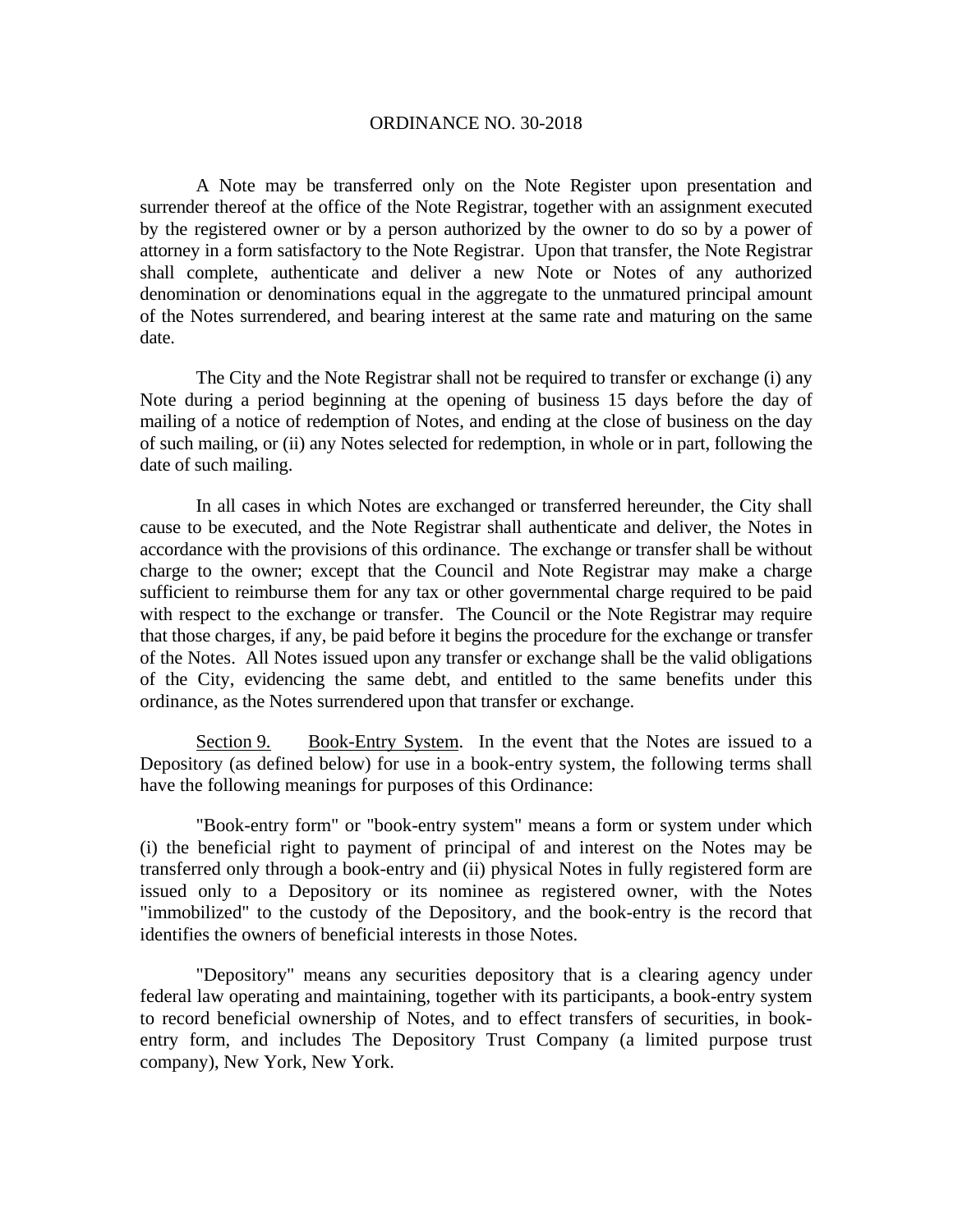The Notes may be initially issued to a Depository for use in a book-entry system, and the provisions of this Section shall apply, notwithstanding any other provision of this Ordinance: (i) there shall be a single Note of each maturity; (ii) those Notes shall be registered in the name of the Depository or its nominee, as registered owner, and immobilized in the custody of the Depository; (iii) the beneficial owners in book-entry form shall have no right to receive Notes in the form of physical securities or certificates; (iv) ownership of beneficial interests in any Notes in book-entry form shall be shown by book-entry on the system maintained and operated by the Depository, and transfers of the ownership of beneficial interests shall be made only by the Depository and by bookentry; and (v) the Notes as such shall not be transferable or exchangeable, except for transfer to another Depository or to another nominee of a Depository, without further action by the Council. Debt service charges on Notes in book-entry form registered in the name of a Depository or its nominee shall be payable in same day funds delivered to the Depository or its authorized representative (i) in the case of interest, on each Interest Payment Date, and (ii) in all other cases, upon presentation and surrender of Notes as provided in this Ordinance.

The Note Registrar may, with the approval of this Council, enter into an agreement with the beneficial owner or registered owner of any Note in the custody of a Depository providing for making all payments to that owner of principal and interest on that Note or any portion thereof (other than any payment of the entire unpaid principal amount thereof) at a place and in a manner (including wire transfer of federal funds) other than as provided above in this Ordinance, without prior presentation or surrender of the Note, upon any conditions which shall be satisfactory to the Note Registrar and this Council. That payment in any event shall be made to the person who is the registered owner of that Note on the date that principal is due, or, with respect to the payment of interest, as of the applicable date agreed upon as the case may be. The Note Registrar shall furnish a copy of each of those agreements, certified to be correct by the Note Registrar, to other paying agents for Notes and to the City. Any payment of principal or interest pursuant to such an agreement shall constitute payment thereof pursuant to, and for all purposes of, this Ordinance.

If requested, the Finance Director and City Manager, City Clerk or any other officer of this Council, is authorized and directed to execute, acknowledge and deliver, in the name of and on behalf of the City, an agreement among the City, the Note Registrar and a Depository to be delivered in connection with the issuance of the Notes to such Depository for use in a book-entry system.

 The City may decide to discontinue use of the book-entry system through the Depository. In that event, Note certificates will be printed and delivered to the Depository.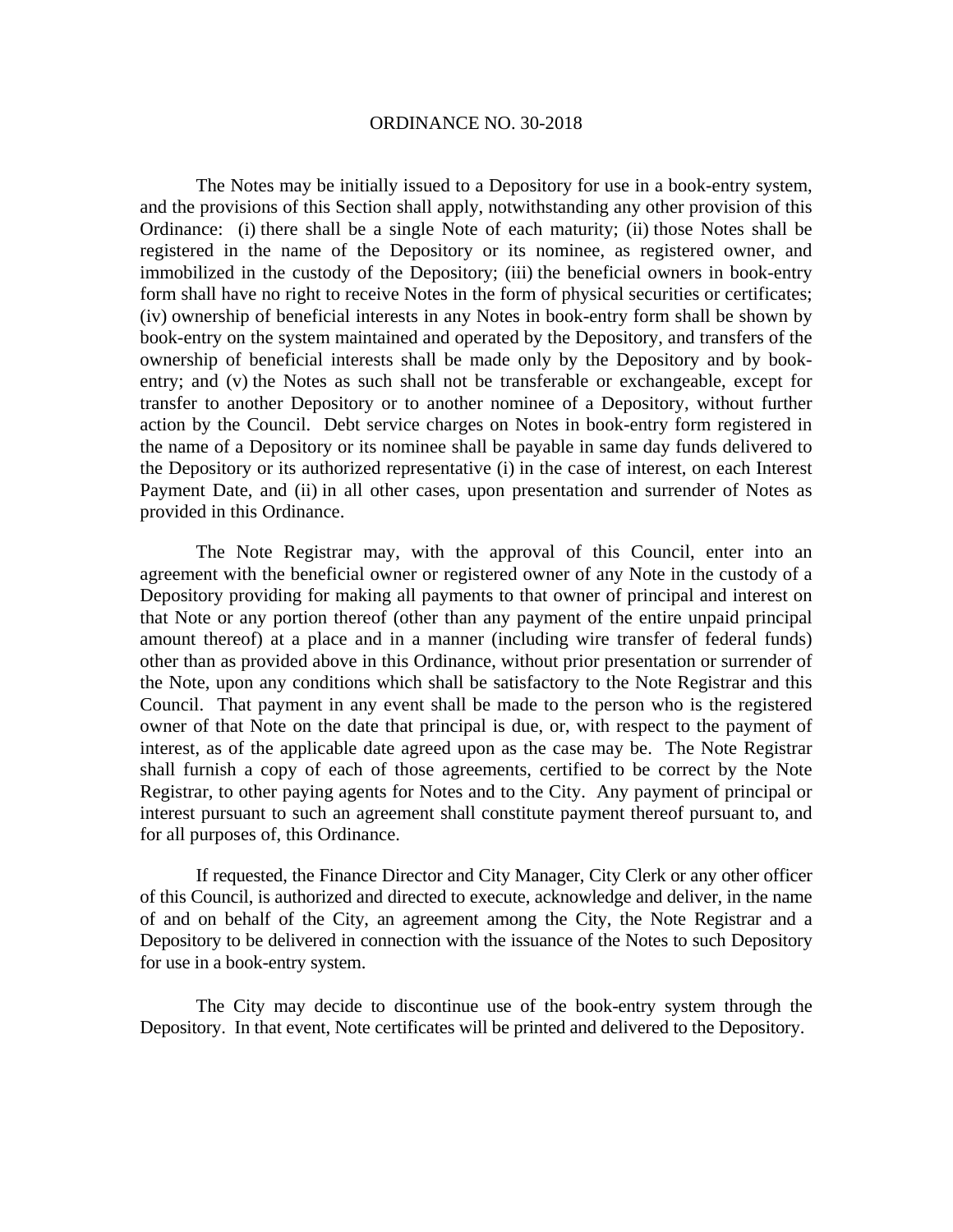If any Depository determines not to continue to act as the Depository for the Notes for use in a book-entry system, the City and the Note Registrar may attempt to establish a securities depository/book-entry relationship with another qualified Depository under this Ordinance. If the City and the Note Registrar do not or are unable to do so, the City and the Note Registrar, after the Note Registrar has made provision for notification of the beneficial owners by the then Depository, shall permit withdrawal of the Notes from the Depository and authenticate and deliver note certificates in fully registered form to the assigns of the Depository or its nominee, all at the cost and expense (including costs of printing and delivering definitive Notes), if the event is not the result of action or inaction by the City or the Note Registrar, of those persons requesting such issuance.

Section 10. Income Tax Pledge. The City hereby covenants, pursuant to Section 133.05(B)(7), Ohio Revised Code, to appropriate annually from lawfully available municipal income taxes, and to continue to levy and collect municipal income taxes adequate to produce, amounts necessary to meet the debt charges on the Notes and the Bonds in each year until full payment is made.

Section 11. Federal Tax Law Compliance. The City hereby covenants that it will comply with the requirements of all existing and future laws which must be satisfied in order that interest on the Notes is and will continue to be excluded from gross income for federal income tax purposes, including without limitation restrictions on the use of the property financed with the proceeds of the Notes so that the Notes will not constitute "private activity bonds" within the meaning of Section 141 of the Internal Revenue Code of 1986, as amended (the "Code"). The City further covenants that it will restrict the use of the proceeds of the Notes in such manner and to such extent, if any, as may be necessary, after taking into account reasonable expectations at the time the debt is incurred, so that they will not constitute arbitrage bonds under Section 148 of the Code and the regulations prescribed thereunder (the "Regulations").

 The Finance Director, or any other officer of the City, including the City Manager, is hereby authorized and directed (a) to make or effect any election, selection, designation, choice, consent, approval or waiver on behalf of the City with respect to the Notes as permitted or required to be made or given under the federal income tax laws, for the purpose of assuring, enhancing or protecting favorable tax treatment or the status of the Notes or interest thereon or assisting compliance with requirements for that purpose, reducing the burden or expense of such compliance, reducing any rebate amount or any payment of penalties, or making any payments of special amounts in lieu of making computations to determine, or paying, any excess earnings as rebate, or obviating those amounts or payments, as determined by the Finance Director, which action shall be in writing and signed by the Finance Director, or any other officer of the City, including the City Manager, on behalf of the City; (b) to take any and all actions, make or obtain calculations, and make or give reports, covenants and certifications of and on behalf of the City, as may be appropriate to assure the exclusion of interest from gross income and the intended tax status of the Notes; and (c) to give an appropriate certificate on behalf of the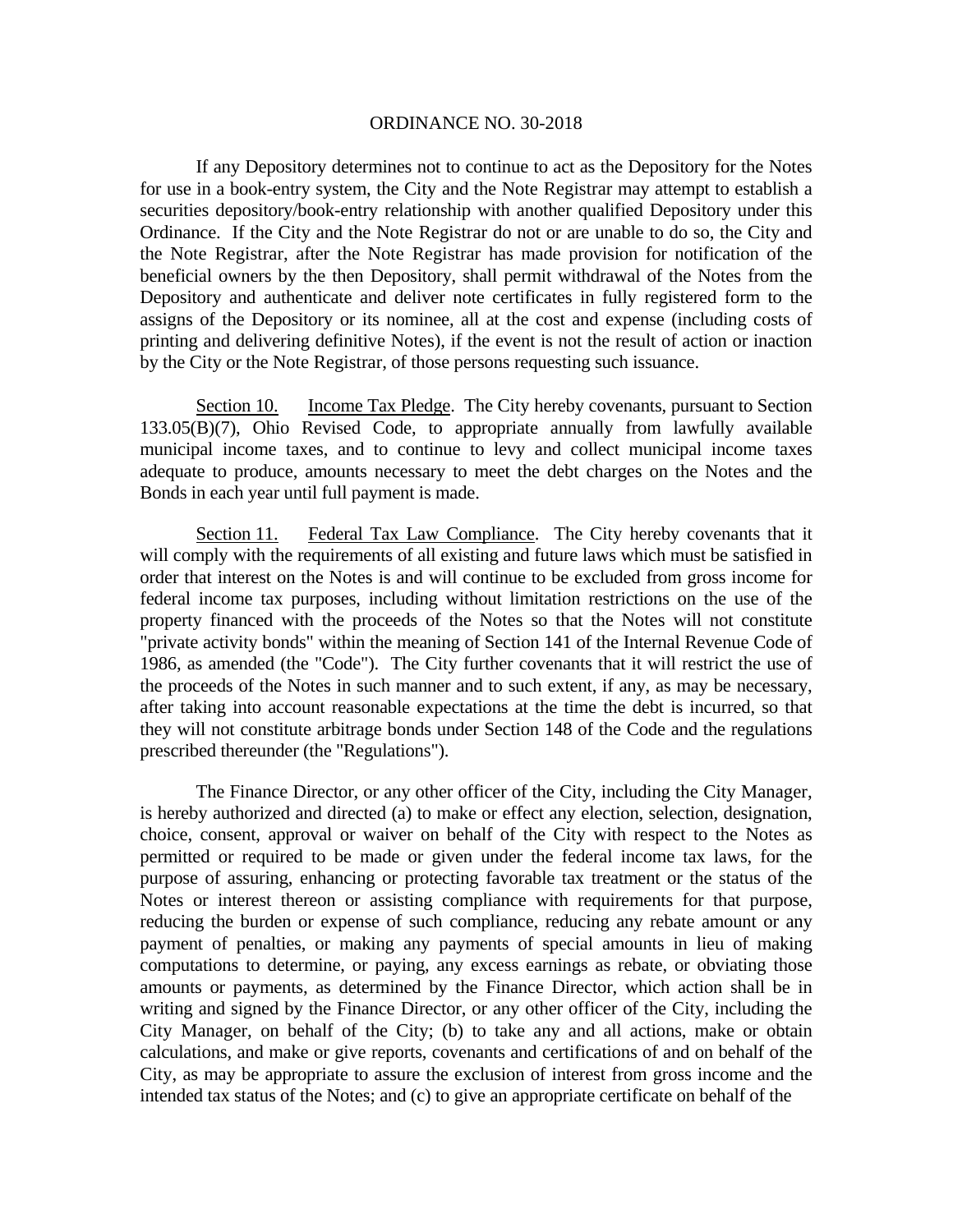City, for inclusion in the transcript of proceedings, setting forth the facts, estimates and circumstances, and reasonable expectations of the City pertaining to Section 148 and the Regulations, and the representations, warranties and covenants of the City regarding compliance by the City with Sections 141 through 150 of the Code and the Regulations.

 The Finance Director shall keep and maintain adequate records pertaining to investment of all proceeds of the Notes sufficient to permit, to the maximum extent possible and presently foreseeable, the City to comply with any federal law or regulation now or hereafter having applicability to the Notes which limits the amount of Note proceeds which may be invested on an unrestricted yield or requires the City to rebate arbitrage profits to the United States Department of the Treasury. The Finance Director of the City is hereby authorized and directed to file such reports with, and rebate arbitrage profits to, the United States Department of the Treasury, to the extent that any federal law or regulation having applicability to the Notes requires any such reports or rebates.

Section 12. Transcript of Proceedings; Execution of Additional Documents. The officer having charge of the minutes of the Council and any other officers of the Council, or any of them individually, are hereby authorized and directed to prepare and certify a true transcript of proceedings pertaining to the Notes and to furnish a copy of such transcript to the Original Purchaser. Such transcript shall include certified copies of all proceedings and records of the Council relating to the power and authority of the City to issue the Notes and certificates as to matters within their knowledge or as shown by the books and records under their custody and control, including but not limited to a general certificate of the Clerk of Council and a no-litigation certificate of the City Manager and the Finance Director, and such certified copies and certificates shall be deemed representations of the City as to the facts stated therein.

The City Manager and Finance Director are hereby authorized and directed to take such action and to execute and deliver, on behalf of this Council, such additional instruments, agreements, certificates, and other documents as may be in their discretion necessary or appropriate in order to carry out the intent of this Ordinance. Such documents shall be in the form not substantially inconsistent with the terms of this Ordinance, as they in their discretion shall deem necessary or appropriate.

Ohio Market Access Program. If determined necessary by the Finance Director, the City is hereby by authorized to participate in the Ohio Market Access Program ("OMAP") with the respect to the Notes. The Standby Note Purchase Agreement for OMAP is hereby authorized in the form presented to this Council with such changes not materially adverse to the City as may be approved by the officers of the City executing that Standby Note Purchase Agreement. The City acknowledges the agreement of the Treasurer of State in the Standby Note Purchase Agreement that, in the event the City is unable to repay the principal amount and accrued and unpaid interest of the Notes at their maturity, whether through its own funds or through the issuance of other obligations of the City, the Treasurer of State agrees (a) to purchase the Notes from the holders or beneficial owners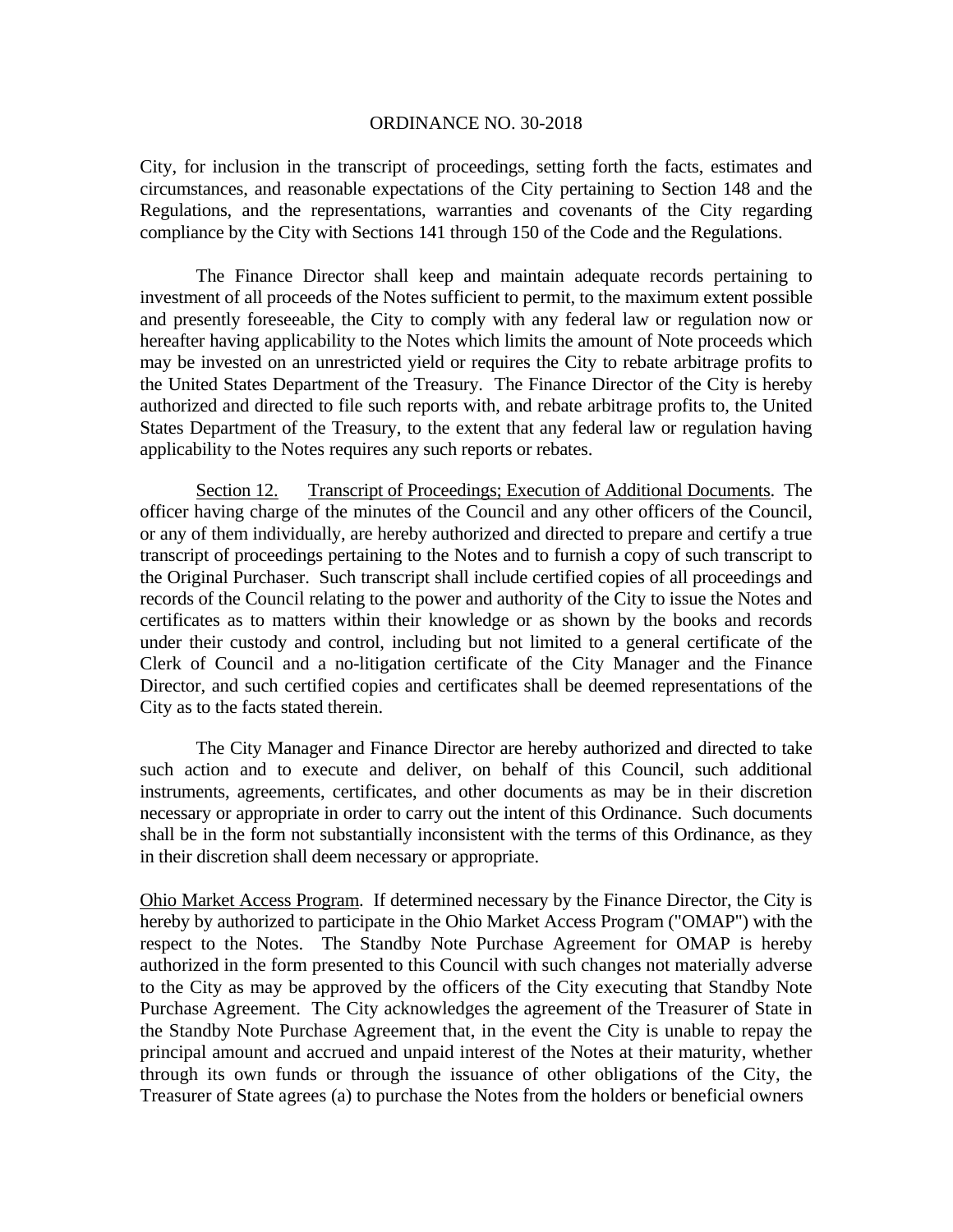thereof upon their presentation to the Treasurer of State for such purchase at a price of par plus accrued interest to maturity or (b) to purchase renewal notes of the City in a principal amount not greater than the principal amount of the Notes plus interest due at maturity, with such renewal notes bearing interest at a rate equal to the AAA Municipal Market Data rate plus 400 basis points, maturing not more than one year after the date of their **iss**uance, and being prepayable at any time with 30 days' notice, provided that in connection with the Treasurer of State's purchase of such renewal notes the City shall deliver to the Treasurer of State an unqualified opinion of nationally recognized bond counsel that (i) such renewal notes are the legal, valid and binding general obligations of the City, and the principal of and interest on such renewal notes, unless paid from other sources, are to be paid from the proceeds of the levy of ad valorem taxes within the tenmill limitation imposed by law on all property subject to ad valorem taxes levied by the City, and (ii) interest on the renewal notes is excluded from gross income for federal income tax purposes under Section 103 of the Code to the same extent that interest on the Notes is so excluded

Section 13. Appointment of Bond Counsel. The appointment of the law firm of Bricker & Eckler LLP to serve as Bond Counsel with respect to the issuance of the Notes is hereby approved. The fees to be paid to such firm shall be subject to review and approval by the Finance Director, shall not exceed the fees customarily charged for such services, and shall be paid upon closing of the financing from proceeds of the Bonds.

Section 14. Appointment of Municipal Advisor. The appointment of H.J. Umbaugh & Associates, Certified Public Accountants, LLP to serve as a municipal advisor to the City in connection with the issuance of the Notes is hereby approved. The fees to be paid to such firm shall be subject to review and approval of the Finance Director, shall not exceed the fees customarily charged for such services, and shall be paid upon closing of the financing from proceeds of the Notes.

Section 15. Compliance with Open Meeting Requirements. It is hereby found and determined that all formal actions of this Council concerning and relating to the adoption of this ordinance were adopted in an open meeting of this Council, and that all deliberations of this Council and of any of its committees that resulted in such formal action, were in meetings open to the public, in compliance with all legal requirements including Section 121.22 of the Ohio Revised Code.

Satisfaction of Conditions for Issuance. It is hereby determined that all acts, conditions and things necessary to be done precedent to and in the issuing of the Notes in order to make them legal, valid and binding obligations of the City have happened, been done and been performed in regular and due form as required by law; that the full faith, credit and revenue of the City are hereby irrevocably pledged for the prompt payment of the principal and interest thereof at maturity; and that no limitation of indebtedness or taxation, either statutory or constitutional, has been exceeded in issuing the Notes.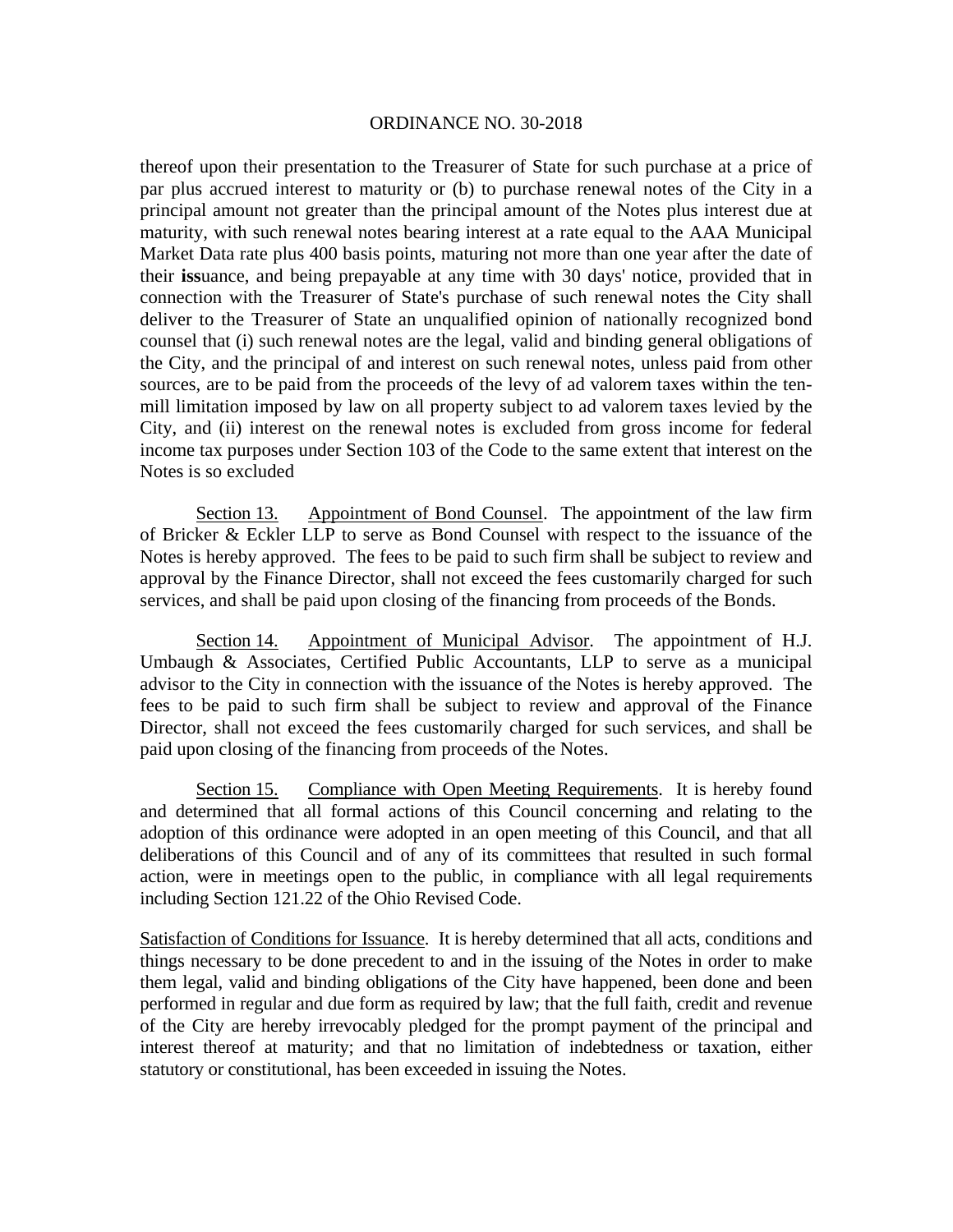Section 16. Filing of Note Ordinance. The Clerk of Council is hereby directed to forward a certified copy of this ordinance to the Auditor of Franklin County, Ohio.

Section 17. Publication and Effective Date. That notice of passage of this ordinance shall be posted in the Municipal Administration Building, the Worthington Library, the Griswold Center and the Worthington Community Center and shall set forth the title and effective date of the ordinance and a statement that the Ordinance is on file in the office of the Clerk of Council. This ordinance shall take effect and be in force from and after the earliest period allowed by law and by the Charter of the City of Worthington, Ohio.

Passed June 18, 2018

 /s/ Bonnie D. Michael President of Council

Attest:

 $\frac{\text{S}}{\text{D}}$ . Kay Thress P.H June 18, 2018

 Introduced June 4, 2018 Clerk of Council Effective July 11, 2018

Approved as to form:

/s/ Thomas Lindsey Law Director